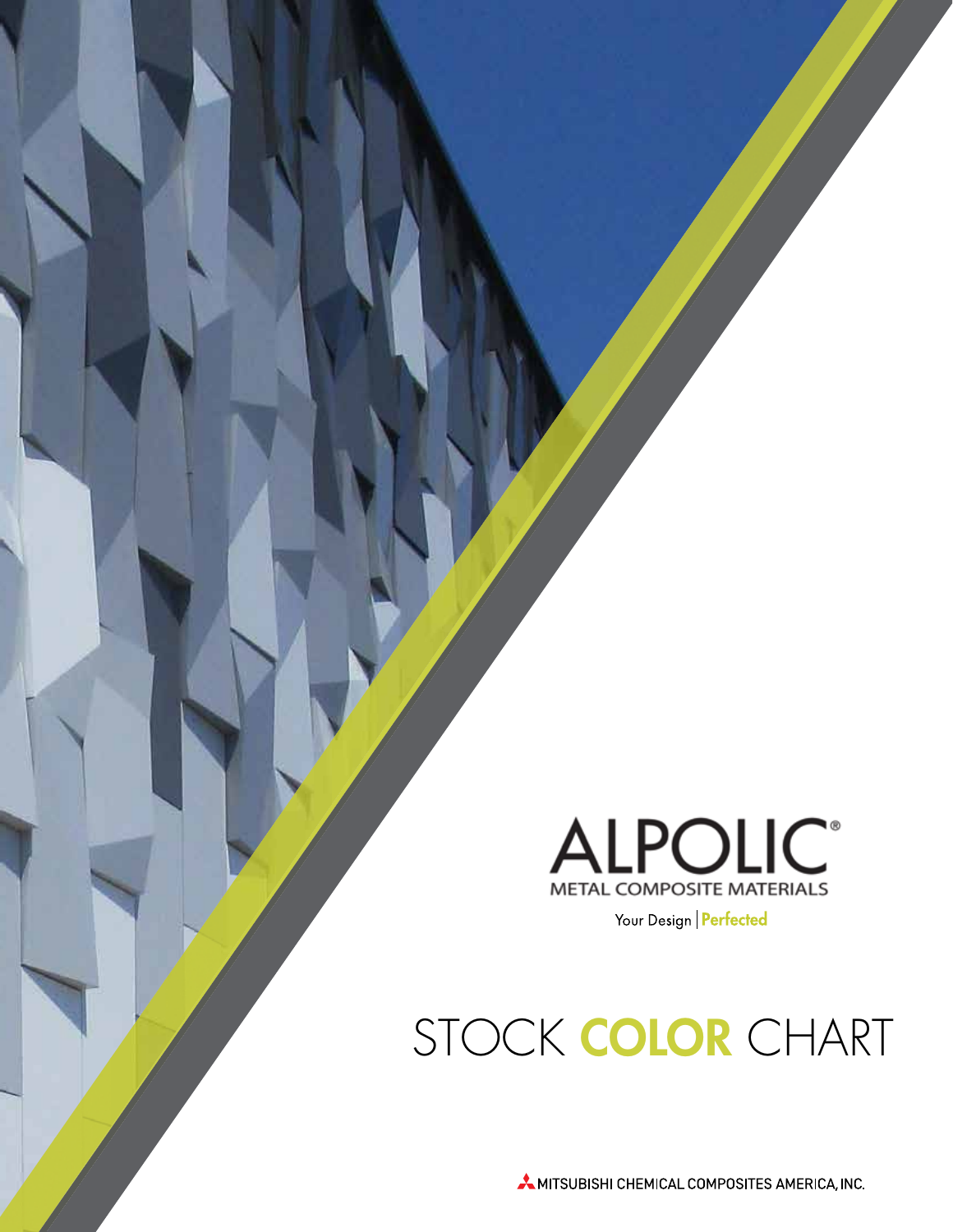# Choose the Highest Standard of Quality, Durability and Beauty

*HIGH-PERFORMANCE FLUOROPOLYMER RESINS* – Our Lumiflon® FEVE and Kynar® PVDF resins are the most advanced architectural coatings available, meeting or exceeding AAMA 2605 specifications to deliver superior durability, weatherability and chemical resistance. Choose Lumiflon® FEVE for the broadest color palette with a gloss range from matte to high luster.

*SHORT RUN CAPABILITIES* – With our advanced die coating process and controlled curing, we can coil coat as little as 1,000 square feet of material in a broad choice of custom colors. You can count on the same color consistency, quality and lengthy warranty we offer for the largest orders. Gain practically unlimited design flexibility, thanks to our ability to deliver short runs of custom colors in your choice of 40-, 50- or 62-inch widths.

*GLOSS RANGE – Different gloss levels can significantly* change the eye's perception of color. If you would like a different gloss level than the sample you submit for color matching, let us know. We will work with you directly to ensure the gloss level you want is achieved.

*FINISH DIRECTIONALITY* – For best color consistency, maintain the same directionality throughout design, estimation, fabrication and construction. We recommend ordering finishes for your entire job at one time, from one lot of material.



Although widely used roll coaters can achieve adequate quality and efficiency, our advanced die coaters permit direct coating on the aluminum surface to ensure smoother, finer finishes without roping marks.

# 2 Coat Solid/Mica



# 3 Coat Metallic/Prismatic



*LIGHT REFLECTANCE VALUE* – LRV numbers indicate the percentage of visible light reflected by the surface. This value is defined in ASTM C609 as the Y value in an XYZ/ Yxy color space. While the LRV values shown on this chart are typical, there can be slight variations between individual lots.

*SOLAR REFLECTANCE INDEX* – SRI numbers, as defined by ASTM E1980 using 12 W/m2K values, indicate the material's reflectivity (how well it reflects back instead of absorbing radiant energy) and emissivity (how well it radiates absorbed heat back into the environment). The Cool Roof Rating Council (CRRC) requires an SRI value of 29 or greater for steep-slope roofs to earn a "Cool" rating. Most of our Architectural stock colors meet this requirement, and we have added "Cool" after the SRI value for easy reference.

For expert assistance with product availability, material selection, sizing and colors, please contact your local ALPOLIC<sup>®</sup> sales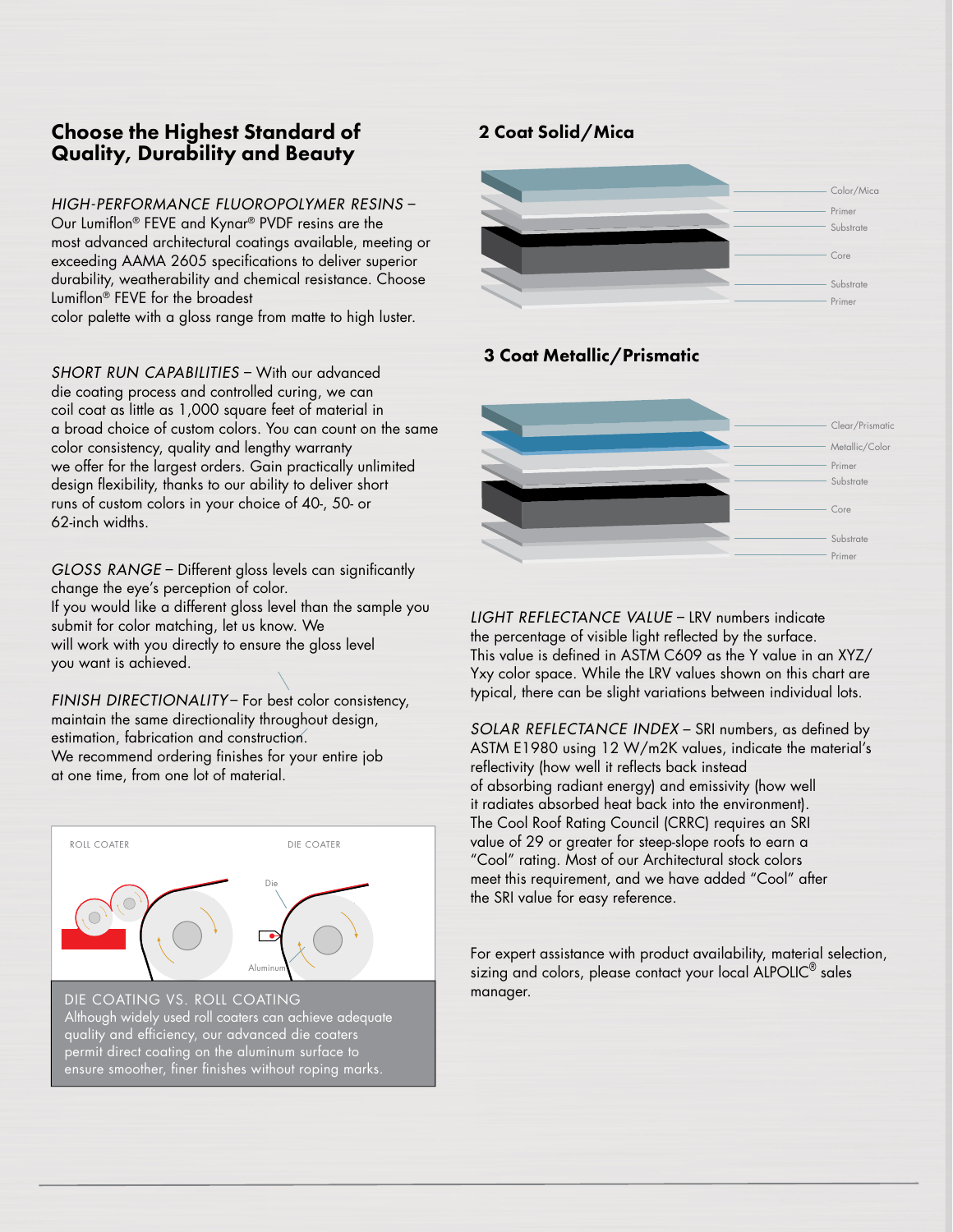# Exceptional projects demand exceptional products. For more than 40 years, ALPOLIC*®* has delivered premium metal composite materials that are durable, sustainable and truly remarkable.

*We offer an extensive selection of rich, vibrant colors and styles for both painted and natural metal surfaces, working with you to bring your design intent to reality. Rigid, lightweight panels that fulfill your vision with a finish of enduring quality that's the beauty of ALPOLIC® materials.*

# *Choose ALPOLIC® and bring your vision to life!*

# Architectural Stock Finishes and Colors

*STOCK* painted colors are available on 4mm-thick panels, with many of the most popular choices stocked in a selection of widths and lengths. Specify a polyethylene (PE) or fire-resistant (fr) core – required by fire codes when building over 40 feet. Then choose a fluoropolymer paint finish offered in a variety of solid colors, metallics and micas. These panels are manufactured to architectural standards and stocked for immediate shipment.

*ANODIZED* panels are manufactured with 1100 alloy aluminum. They are available in both 50- and 62-inch widths with a stock clear anodized Class 1 finish or a choice of five custom Class 1 colors.

*NATURAL METALS* offer a traditional look in a state-of-the-art panel system. These 4mm panels offer your choice of metal surface while retaining the flatness and workability of aluminum composite.

# Corporate Identity - Stock Program Colors

PROGRAM or 10 year finish warranty colors are stocked in the standard options shown, or can be custom-created for your unique project. We use the advanced Lumiflon® FEVE fluoropolymer resin in two or three coats, or the Kynar<sup>®</sup> PVDF coating system to create a vivid, extremely durable finish in an astoundingrange of colors and glosses, including metallic and mica options. Panels are stocked in either 3mm or 4mm thickness.

# Specialty Stock Colors and Finishes

**TIMBER SERIES** finishes are produced using our proprietary image-transfer process in concert with Lumiflon® FEVE fluoropolymer coatings, providing exceptional protection with the classic beauty of stone or timber. We stock standard 62-inch panels for your immediate needs.

**PRISMATIC** finishes combine Lumiflon® FEVE fluoropolymer technology with specialized pigments to create unique colors and effects. The resulting finishes can make the surface glisten or even change colors with different lighting or the movement of the sun. Consult our Prismatic brochure to find the perfect color, gloss and effect for your design.

*DECORATIVE* panels use specially treated aluminum surfaces with crystal-clear coats of Lumiflon® FEVE resin to protect the panels and maintain a pristine look, even in harsh exterior applications. HPA offers a polished shine, while HLZ has the look of brushed stainless steel.

*MULTI-COLOR* panels incorporate an advanced coating process engineered by ALPOLIC® to accommodate almost any color scheme. From bright and glossy to muted and subtle, these rich and versatile color systems can only be accomplished by combining Lumiflon® FEVE technology with our advanced die coil coating system. We can work with you to help you choose the perfect look to convey your message.

*CUSTOM COLORS* – Bright, clean high-gloss colors, rich metallics, low-gloss earth tones, prismatic special effects and more: If you can imagine a color, we can make it real. Contact customer service to connect with our color experts.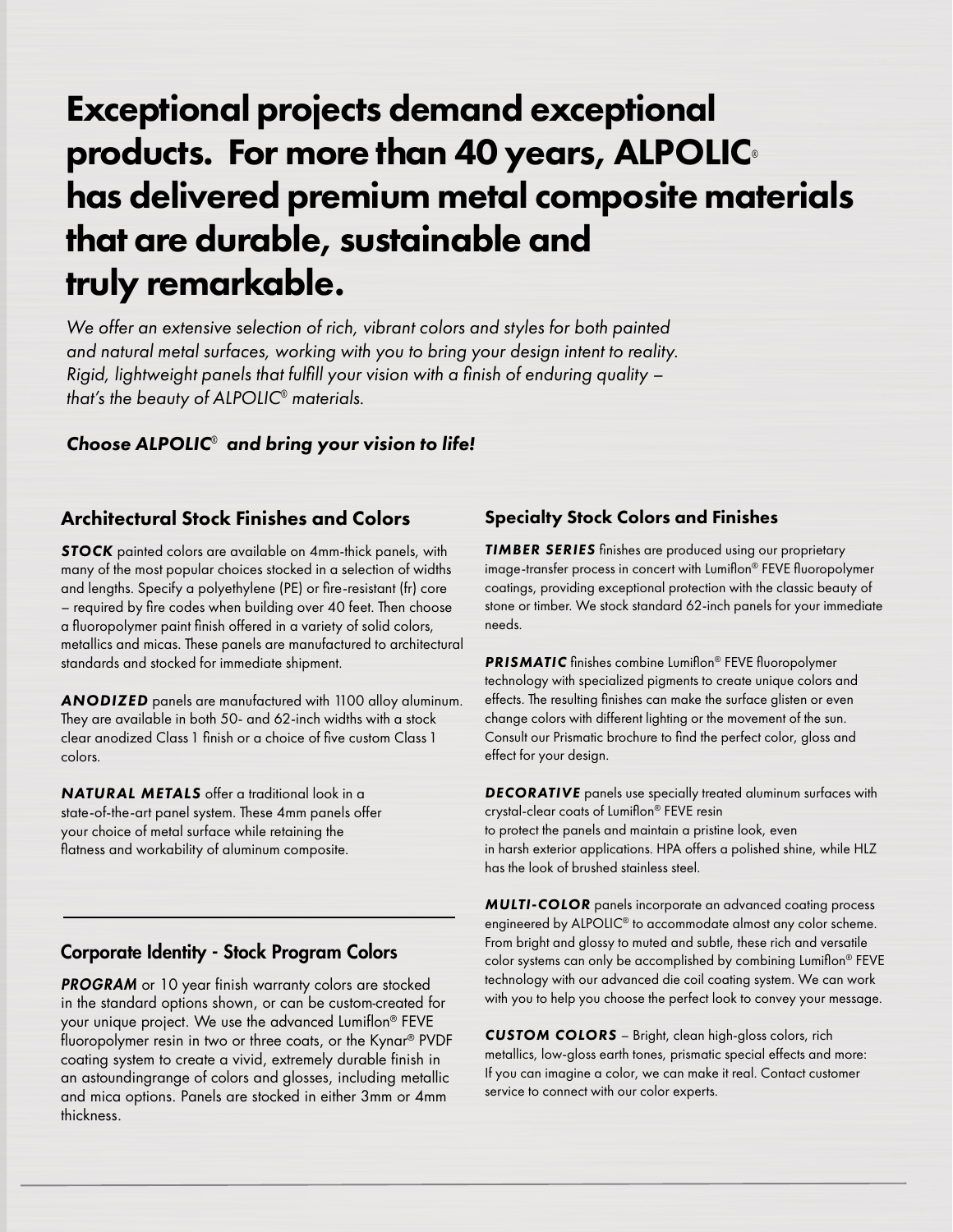### **30 Year Finish Warranty Architectural Stock Colors** Stocked in 4mm unless otherwise stated **10 Amm unless otherwise stated**



### **Premium Architectural Stock Finishes**

Call ALPOLIC<sup>®</sup> Customer Service for Warranty Details 800.422.7270

### **Stainless**  4-4HL LRV 21.84/SRI 34-Cool **Quartz Zinc**  4-AZZ LRV 21.51/SRI 0 NATURAL METALS **Clear**  4-CLR LRV 34.31/SRI 84-Cool **ANODIZED Copper**  4-C12 LRV 5.03/SRI 55-Cool

\*Colors shown are as close to actual colors as allowed by the printing process. Mitsubishi Chemical Composites America, Inc. reserves the right to change or delete information herein without prior<br>notice. Please refer to w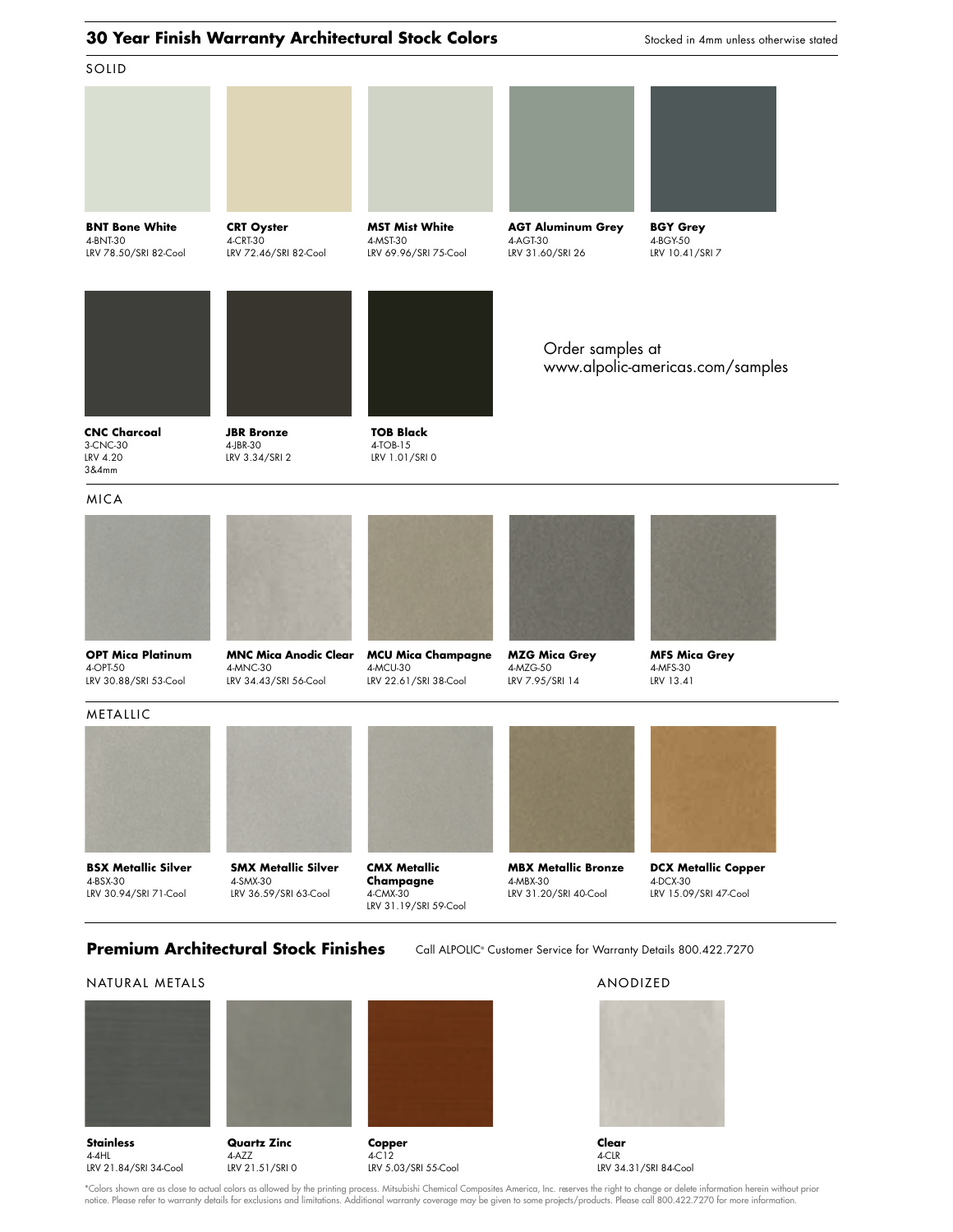### **20 Year Finish Warranty Stock Colors** and the control of the state of the state of the state of the state of the state of the state of the state of the state of the state of the state of the state of the state of the stat



\*Colors shown are as close to actual colors as allowed by the printing process. Mitsubishi Chemical Composites America, Inc. reserves the right to change or delete information herein without prior<br>notice. Please refer to w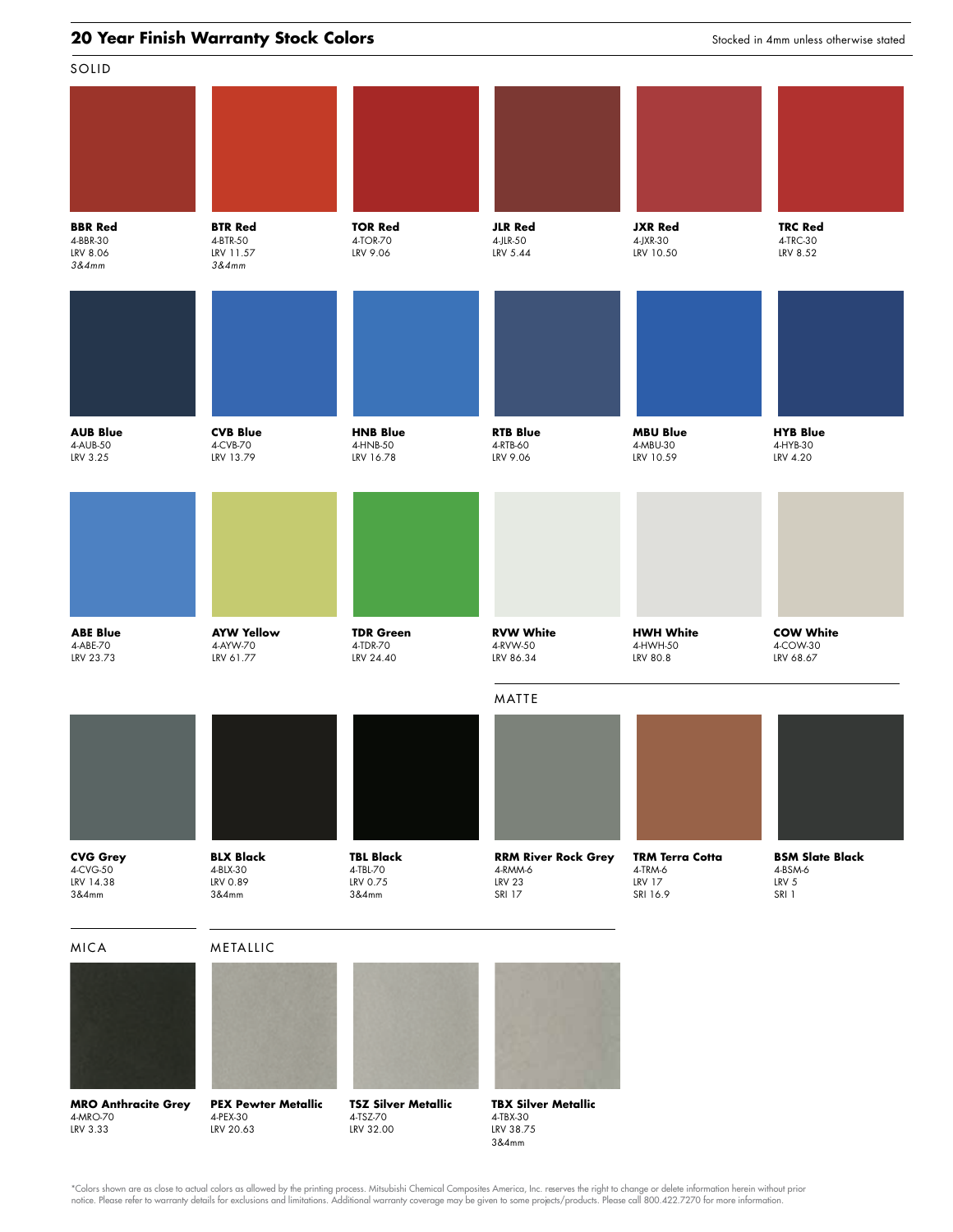### S O LID

| <b>STR Red</b>    | <b>TRD Red</b>    | FEF Red          | <b>BPS Pearl</b> | <b>ETT Tan</b>    |
|-------------------|-------------------|------------------|------------------|-------------------|
| 3-STR-70          | 3-TRD-70          | 3-FEF-70         | 3-BPS-30         | 3-ETT-30          |
| LRV 12.55         | LRV 10.26         | LRV 11.64        | LRV 68.79        | LRV 47.87         |
| <b>CRY Oyster</b> | <b>MCV White</b>  | <b>SAW White</b> | <b>EWH White</b> | <b>DYB Blue</b>   |
| 3-CRY-50          | 3-MCV-70          | 3-SAW-70         | 3-EWH-70         | 3-DYB-50          |
| LRV 72.30         | LRV 68.21         | LRV 80.62/3&4mm  | LRV 90.01        | LRV 10.06         |
| <b>CFB Blue</b>   | <b>SHB Blue</b>   | <b>BGN Green</b> | <b>GRV Green</b> | <b>BYL Yellow</b> |
| 3-CFB-70          | 3-SHB-70          | 3-BGN-50         | 4-GRV-30         | 3-BYL-50          |
| LRV 7.24          | LRV 4.12/3&4mm    | LRV 14.39        | LRV 11.25        | LRV 65.93         |
| <b>EYL Yellow</b> | <b>YLW Yellow</b> | <b>SOG Grey</b>  | <b>TXG Grey</b>  | <b>SBR Bronze</b> |
| 3-EYL-30          | 3-YLW-50          | 3-SOG-70         | 3-TXG-70         | 3-SBR-30          |
| LRV 48.05         | LRV 49.88         | LRV 49.50        | LRV 40.69        | LRV 6.32          |

# Order samples at www.alpolic-americas.com/samples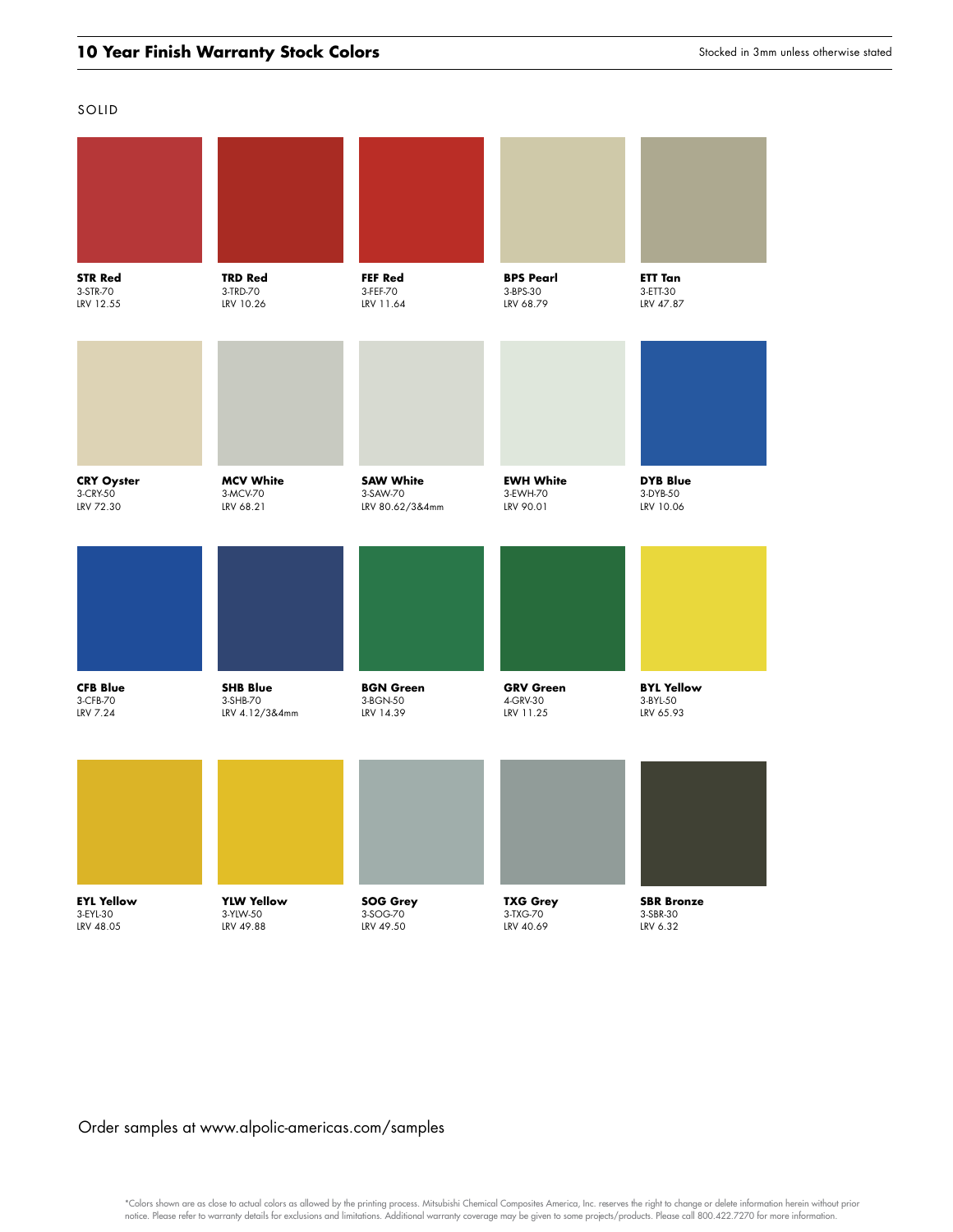### **Specialty Stock Colors/Finishes**

### TIMBER SERIES | 20 Year Finish Warranty | Call ALPOLIC® Customer Service for Warranty Details



**QBB Teak**  4-QBB-30 LRV N/A







**WLN Walnut** 

**MPL Maple** 

**QBV Oriental Cane**  4-QBV-30 LRV N/A

**QBT Zebrawood**  4-QBT-30 LRV N/A

**QAW Rio Aleon**  4-QAW-30 LRV N/A

EFFECTS SERIES | Call ALPOLIC<sup>®</sup> Customer Service for Warranty Details



**MRT Magma Prismatic** 3-MRT-70 LRV 11.33



**DQO Orange Pearlescent** 3-DQO-70 LRV 22.21



**DQS Maroon Gold Shimmer** 4-DQS-70 LRV 5.09 4mm only



**QAE Mahogany**  4-QAE-30 LRV N/A



**QCO Rusted Steel** 4-QCO-20 LRV 16.17

### MULTI-COLOR



### Order samples at www.alpolic-americas.com/samples

### **DECORATIVE**



**HPA High Polished Aluminum**  5 Year Finish Warranty 3-HPA-70 LRV 0.88



**CLZ Aluminum** 20 Year Finish Warranty 4-CLZ-70 LRV 35.2

\*Colors shown are as close to actual colors as allowed by the printing process. Mitsubishi Chemical Composites America, Inc. reserves the right to change or delete information herein without prior notice. Please refer to warranty details for exclusions and limitations. Additional warranty coverage may be given to some projects/products. Please call 800.422.7270 for more information.